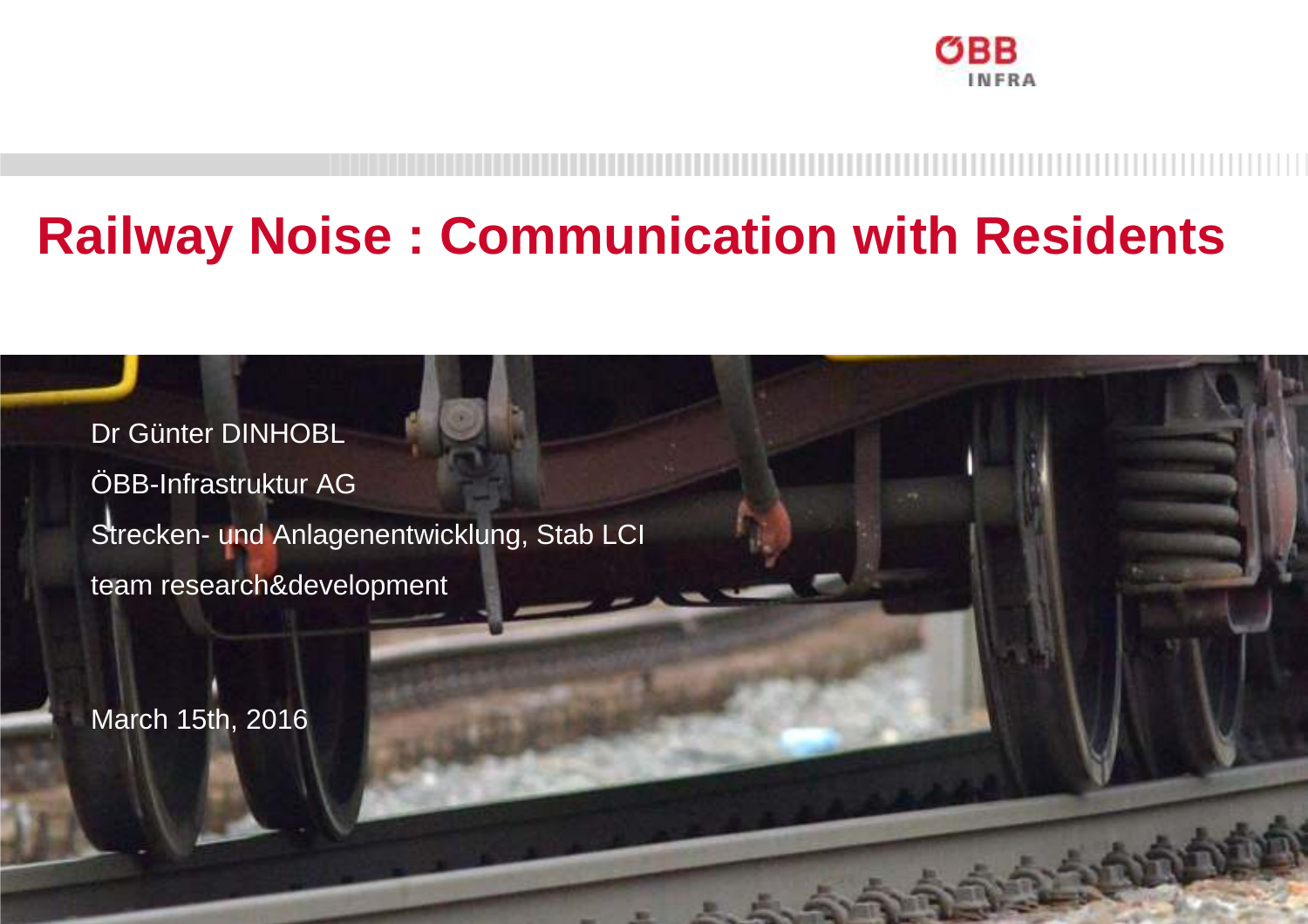

## **Agenda**

**Railway Network in Austria**

**Communication Strategy**

**Participation**

**Information**

**Communication**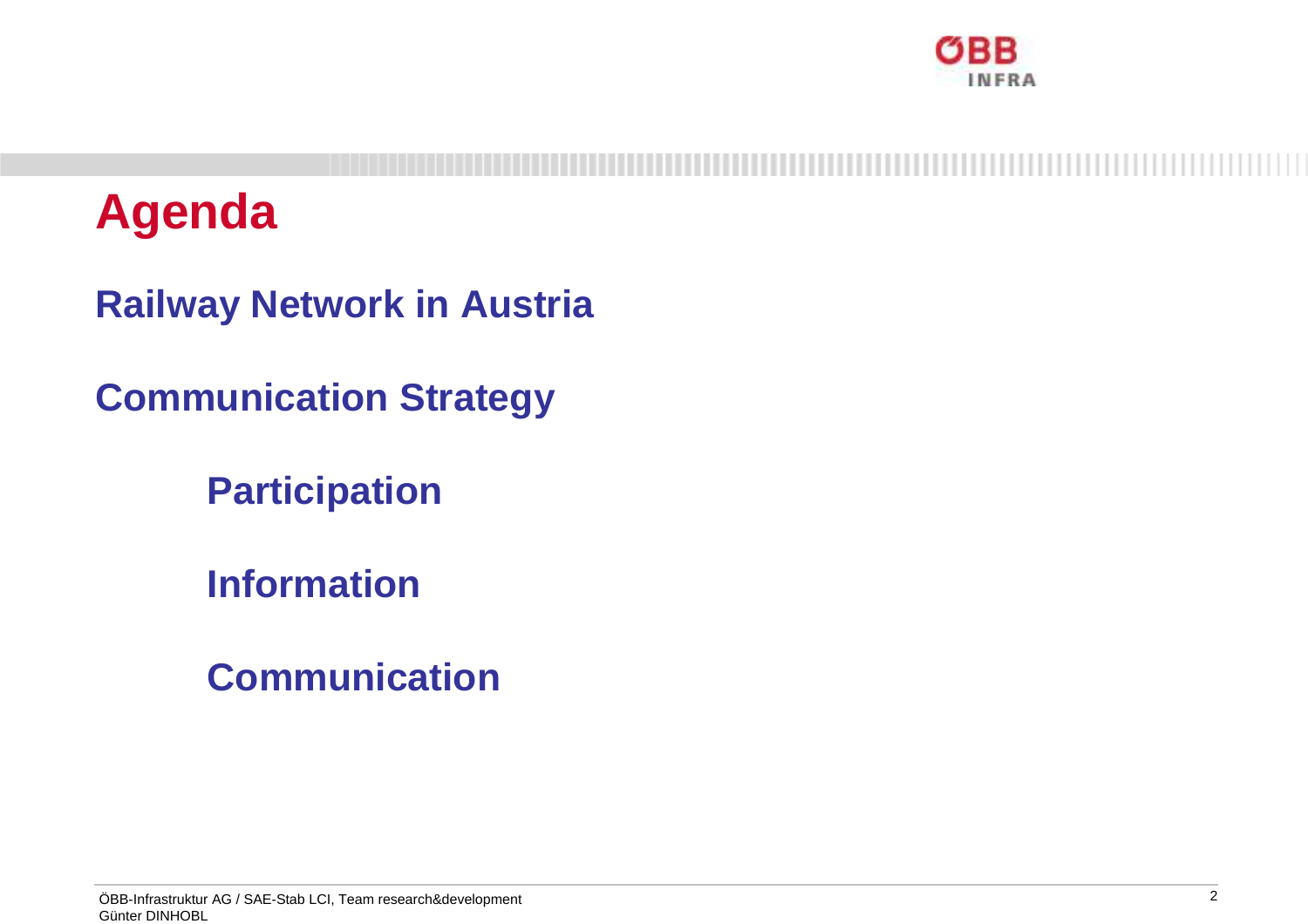

#### **Railway Network in Austriaplan, build, operate and maintain railway infrastructure**

17,700 employees(of it 1.500 trainees)



6,350 trains a day 145 m. train-km's per year

4.865 kilometermore than 1,100 stations and stops**protection of atmosphere:**electric power from 10 hydropower plants235 m. passengers

of lines 8 freight-terminals 31 RUs on networkmore than 2 bn. Euro Investment per year21 bn. Euro 3 bn. Euro 35 m. Euro

total proceeds

(data of 2014)

22.03.2016

earnings before taxes (EBT)

ÖBB-Infrastruktur AG / SAE-Stab LCI, Team research&developmentGünter DINHOBL

balance sheet total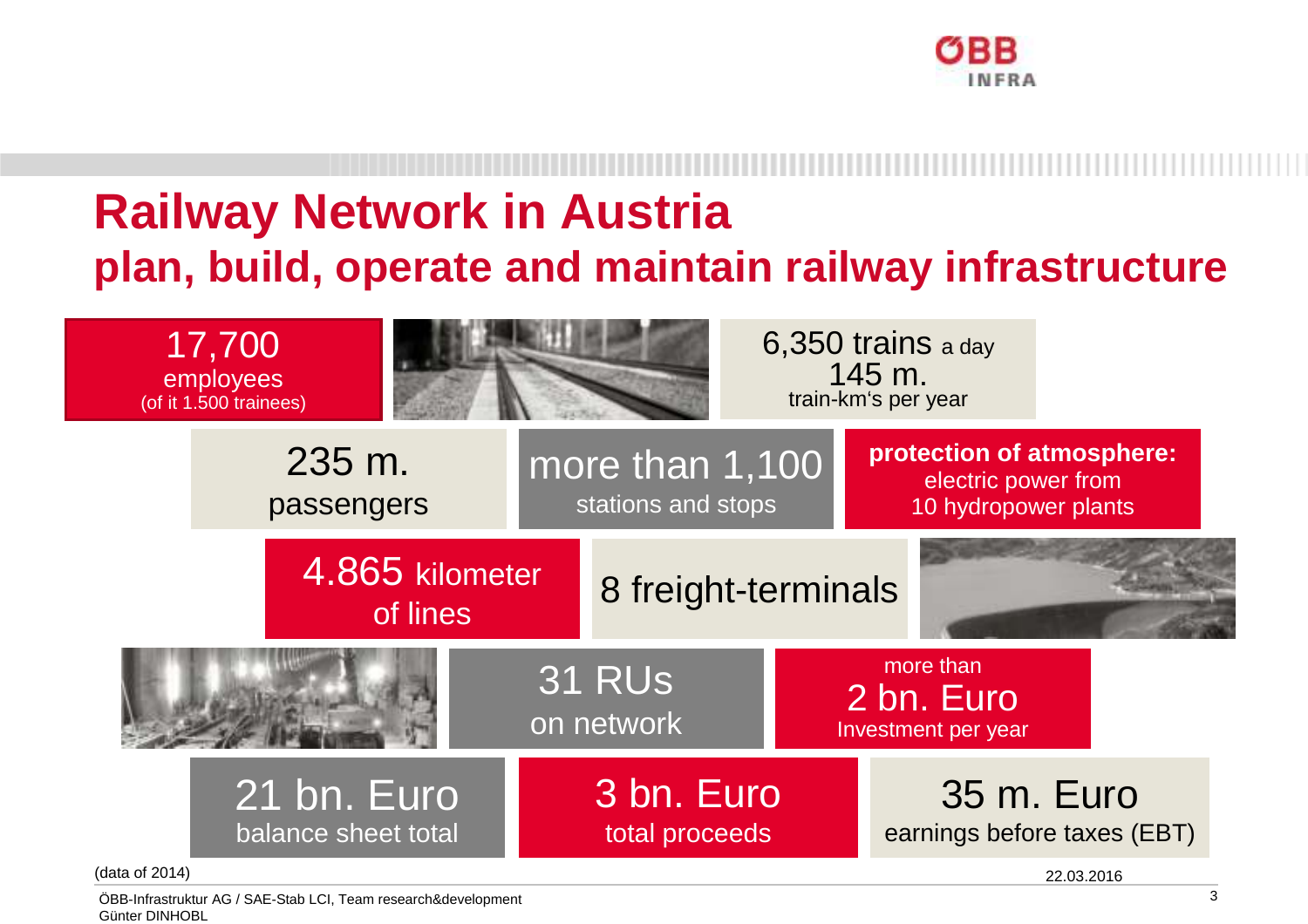

#### **Railway Network in Austria**

- **Core network main lines** (colored)
- **Core network lines** (grey)
- **Complementary network** (dottet grey)

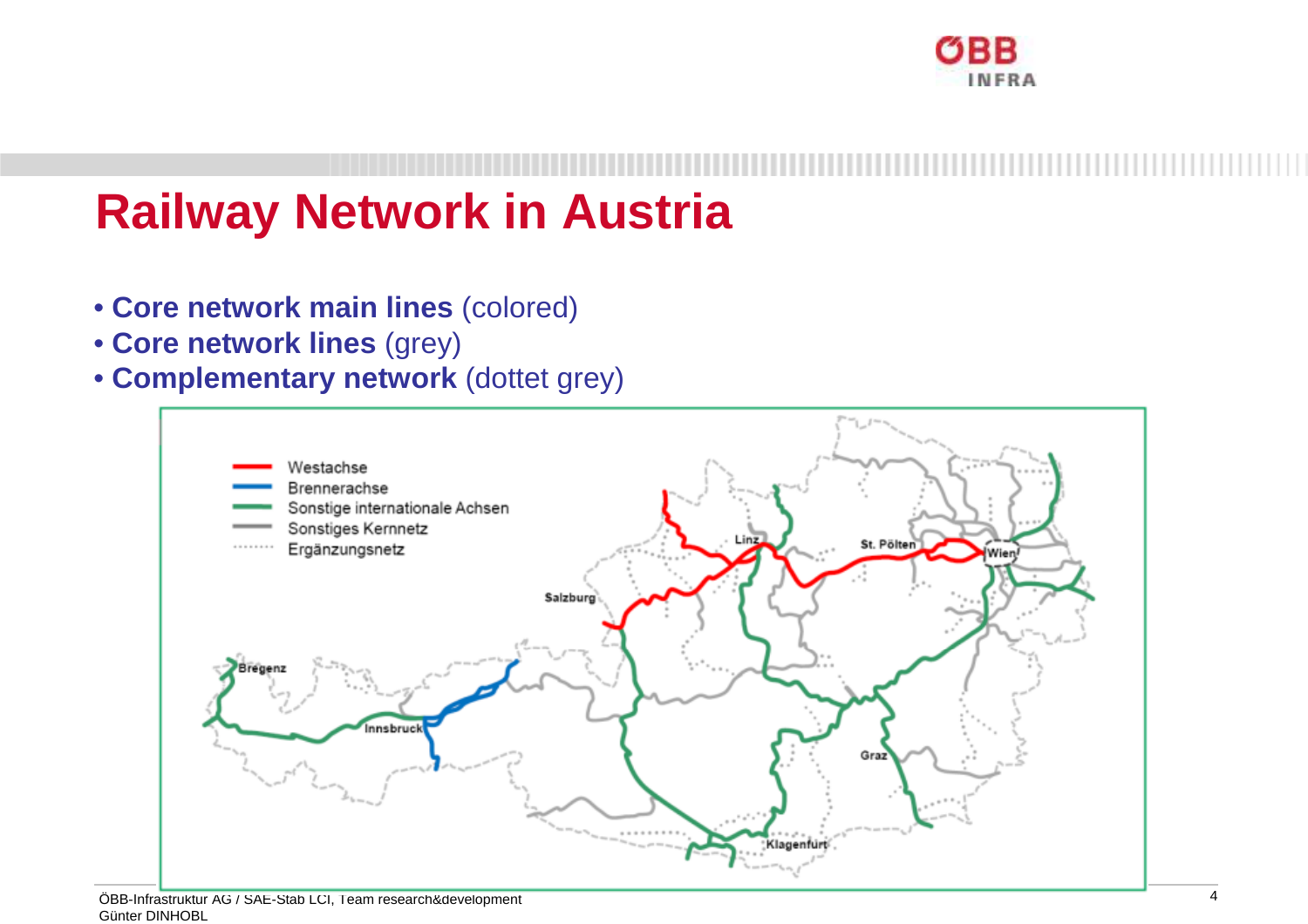

#### **Communication Strategy**

- Participation e.g. new lines
- Information e.g. maintenance works
- Communication e.g. complaints & inquiries

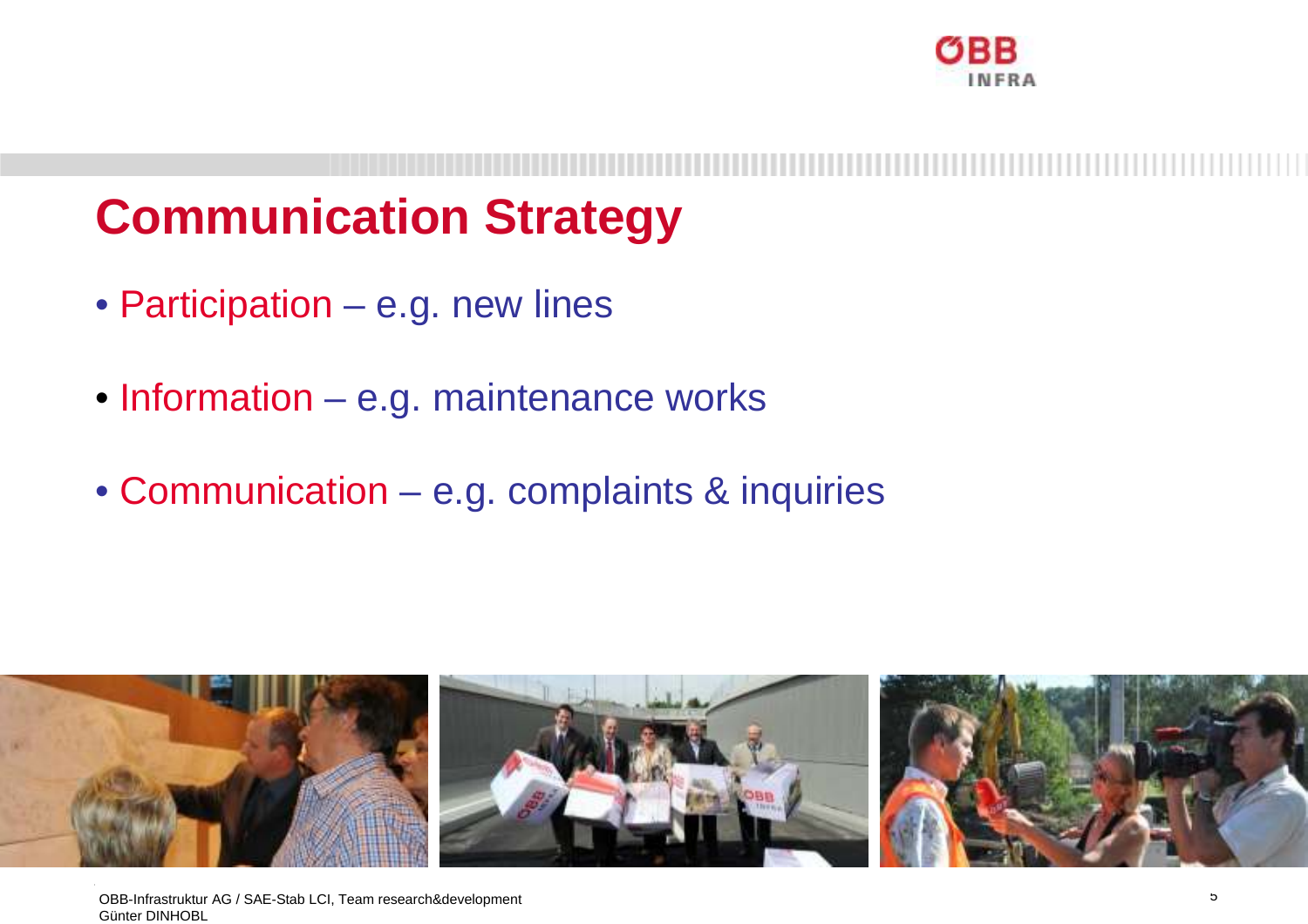

## **Participation** : overall process structure

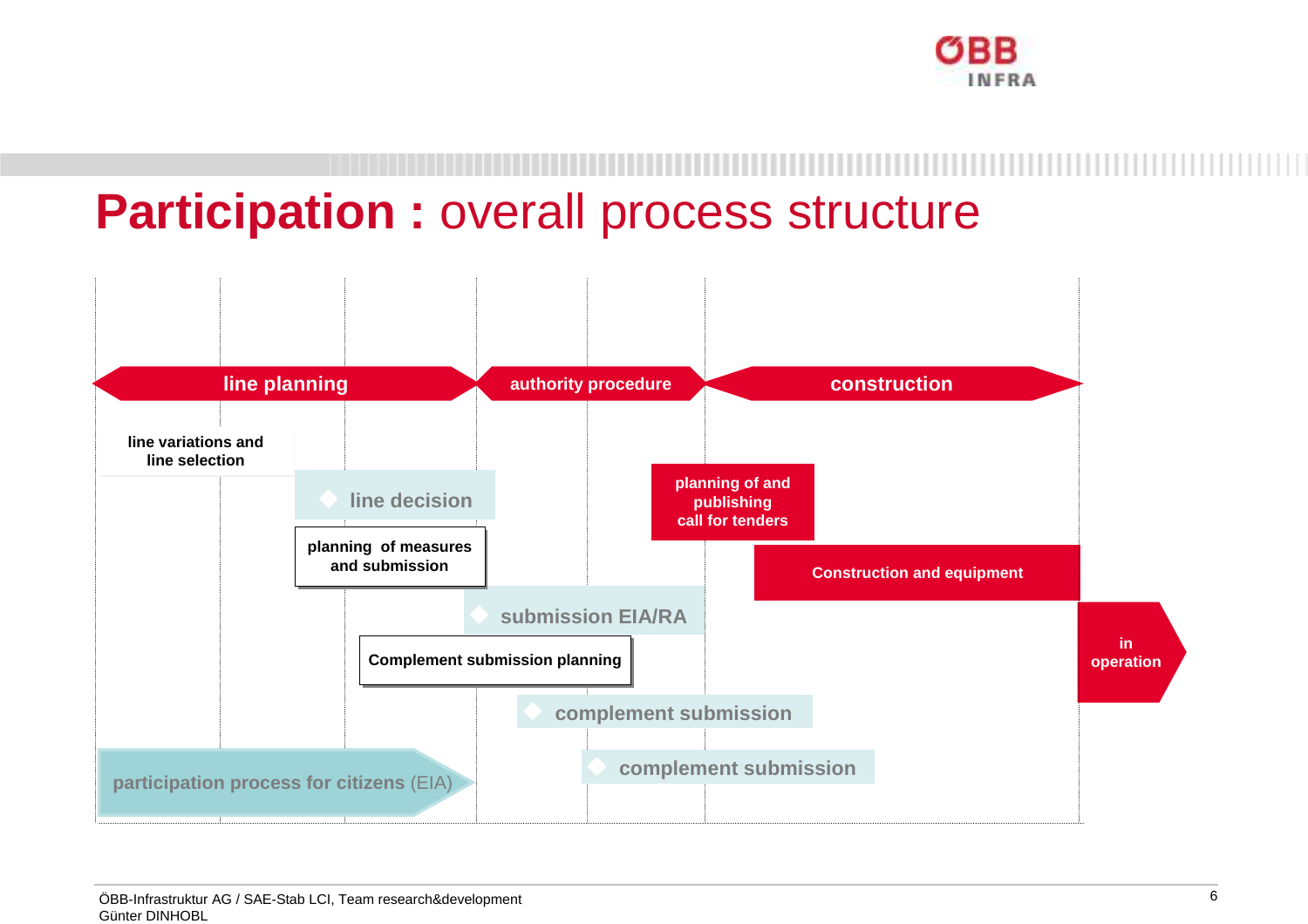

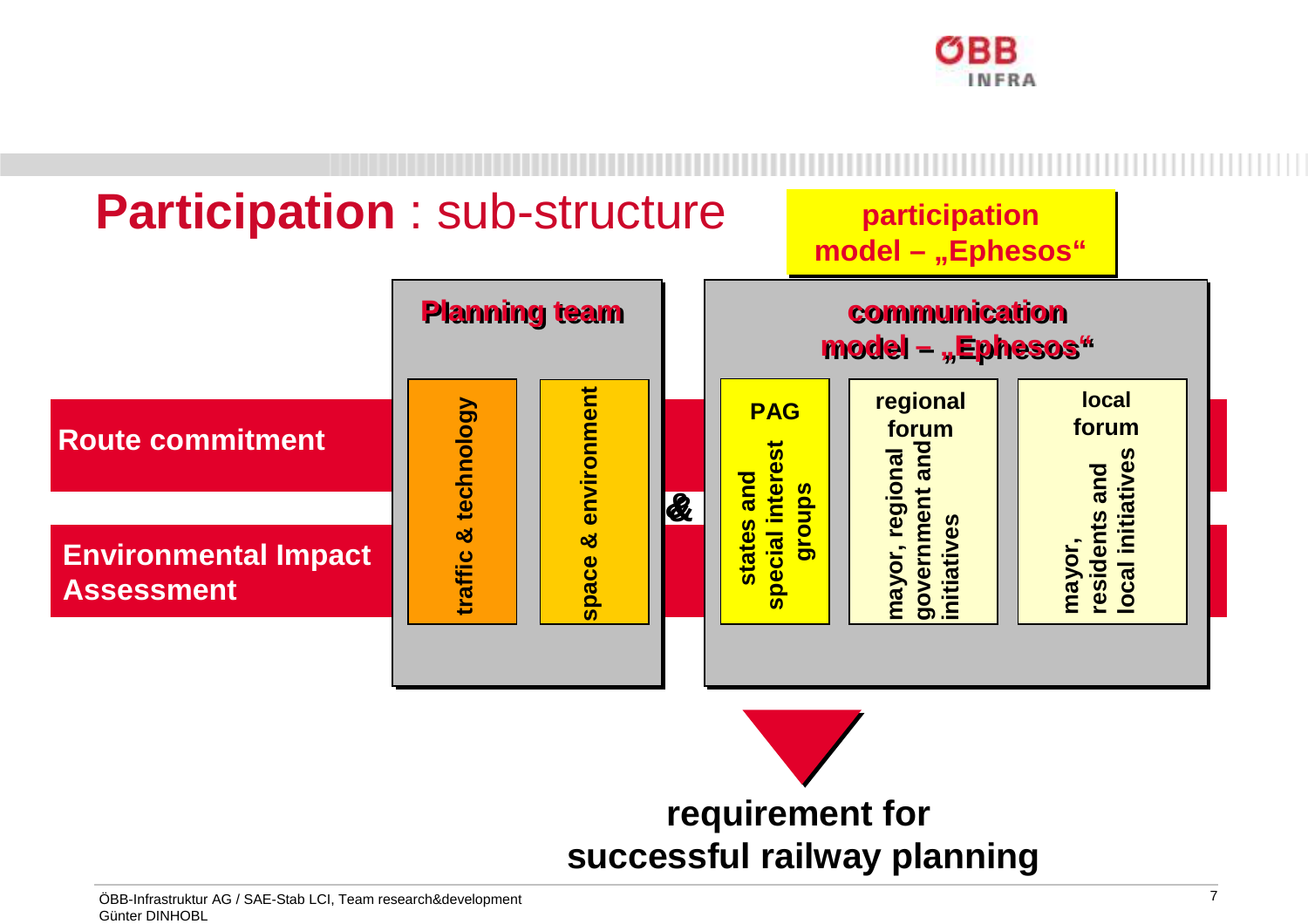

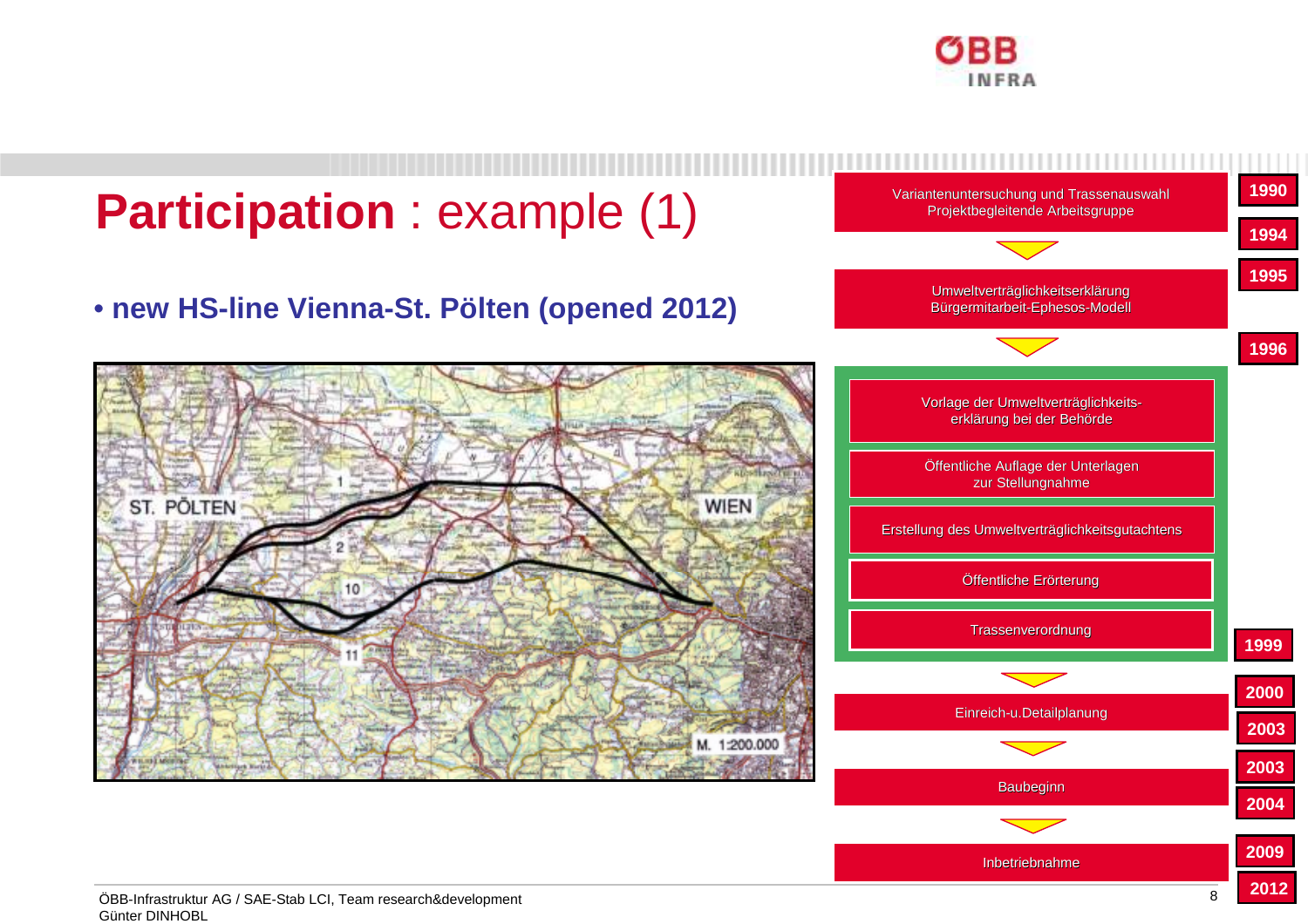

# **Participation** : example HS-line Vienna-St.Pölten (2)

#### • **public hearings by topic & noise issues (EIA)**

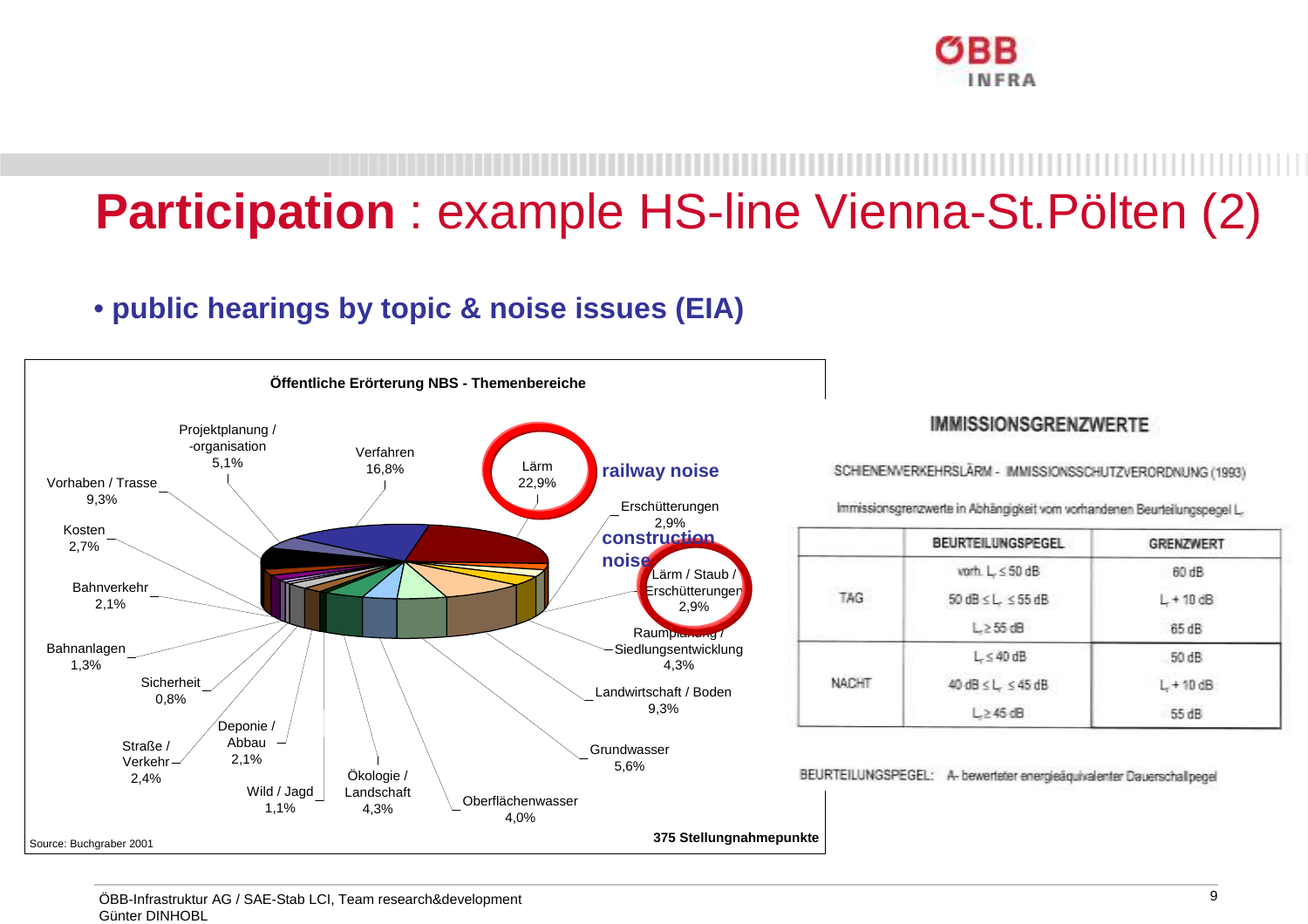

# **Participation** : example HS-line Vienna-St.Pölten (3)

**dedicated articles in newspapers before / during participation process (left)** 

**and new line (right): within one year of operation onlyone complaint because of noise**



**1990 - 1998 in operation since 2012**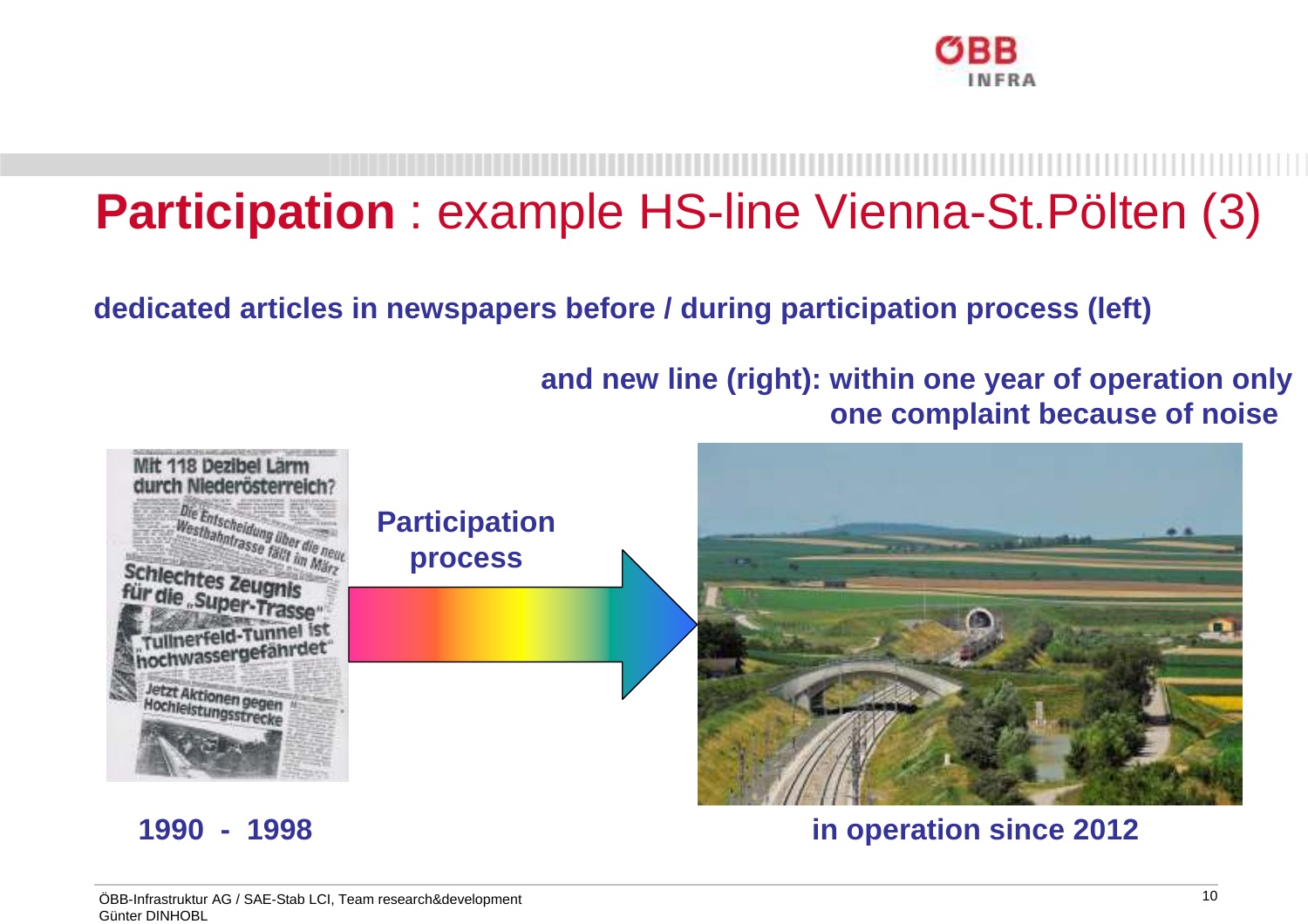

#### **Information** : an active process

• information: by building measure (e.g. construction site; maintenance) via inform. system $\rightarrow$  for neighbour households by conventional mail

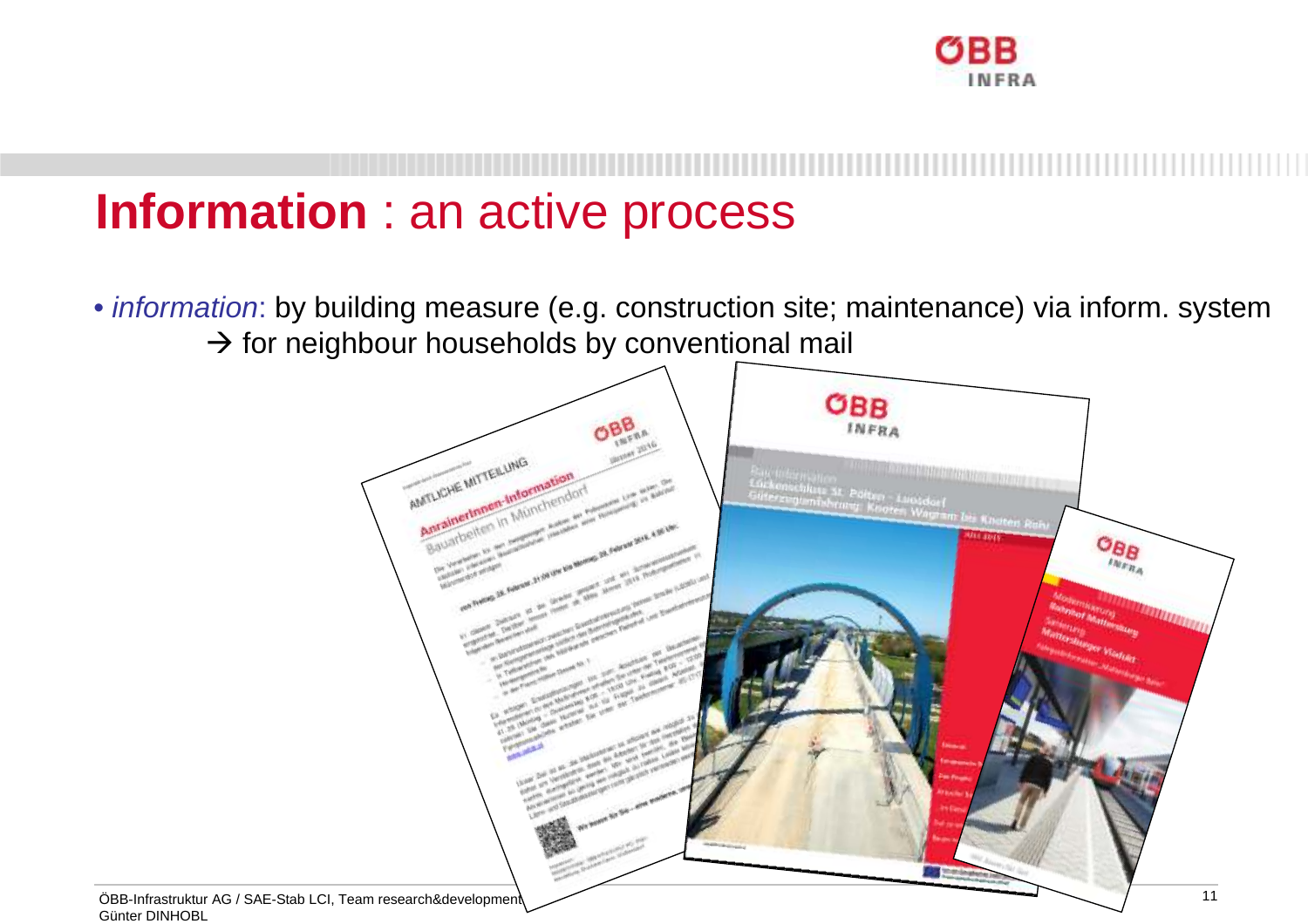

#### **Information** : an active process

- information:
	- $\rightarrow$  for general public by web-site

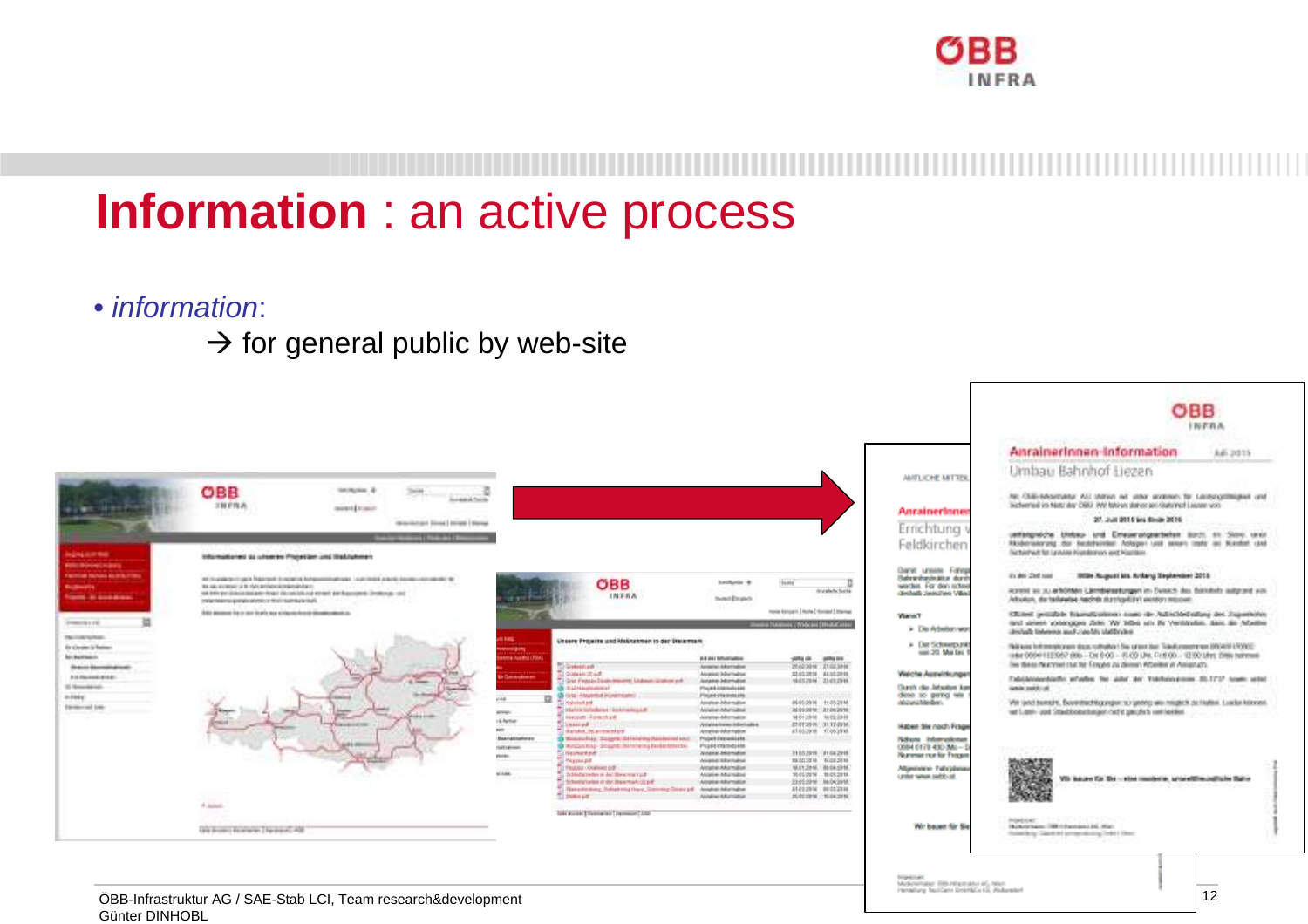

## **Communication :** complaint management

#### • **structure of handling noise complaints & inquiries**

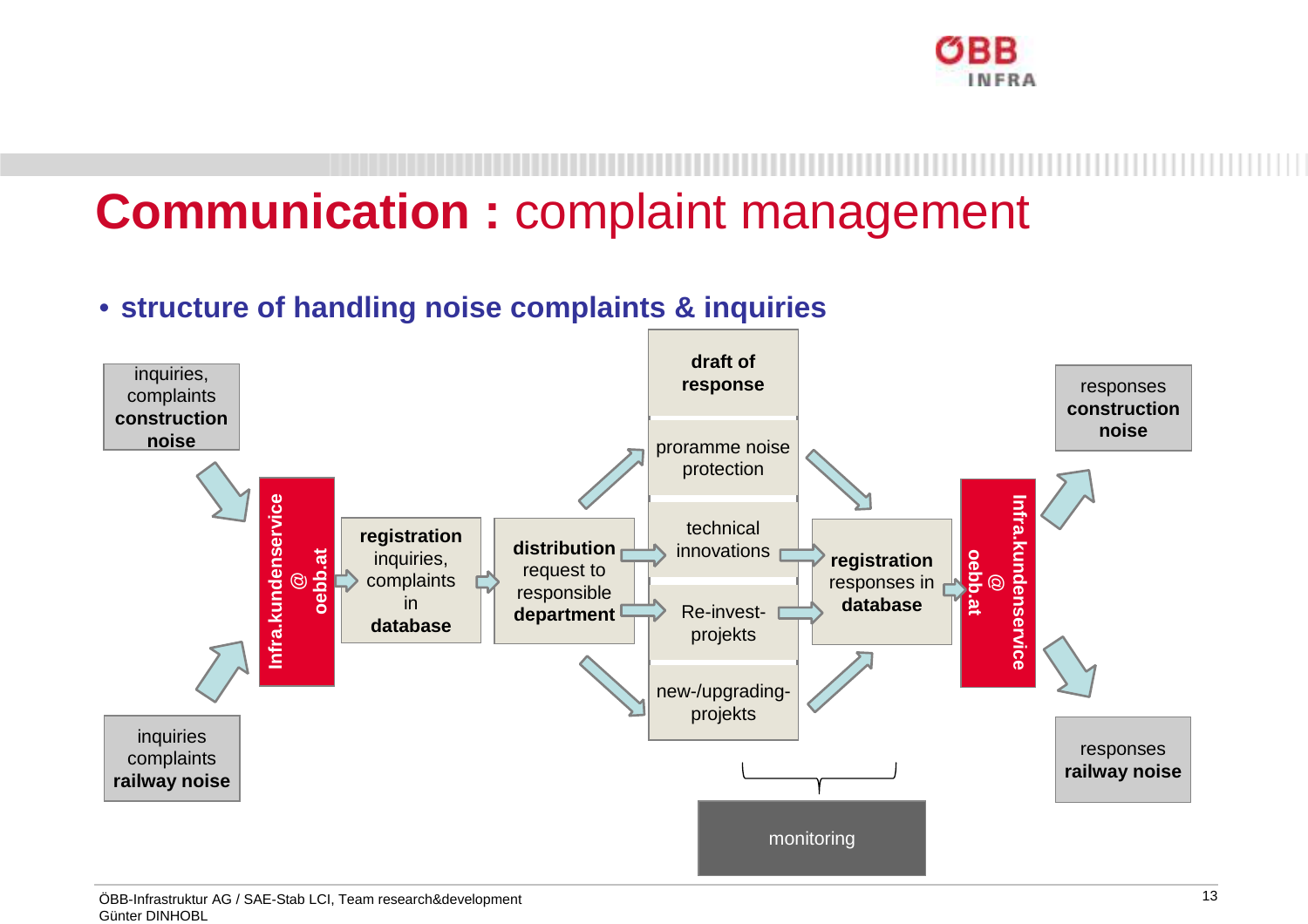

#### **Communication :** complaint management

#### • **monitoring noise complaints & inquiries**

**ÖBB-Infrastruktur AG: number of inputs/complaints,** 1.1.2014-31.12.2015



ÖBB-Infrastruktur AG / SAE-Stab LCI, Team research&developmentGünter DINHOBL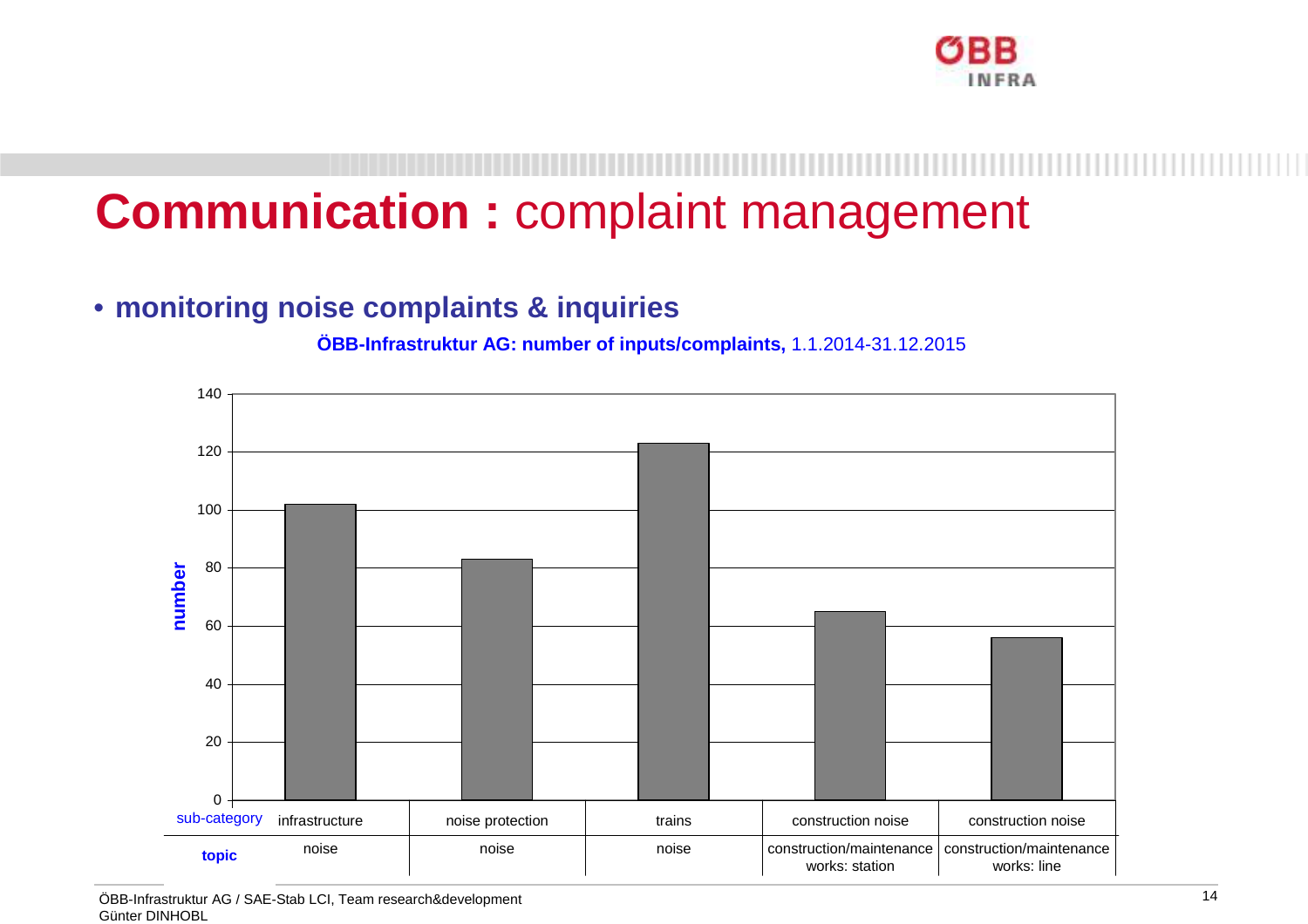

#### **Three pillars of communication strategy**

- Participation e.g. new & upgraded lines
- Information e.g. maintenance & cosntruction works
- Communication e.g. complaints & inquiries